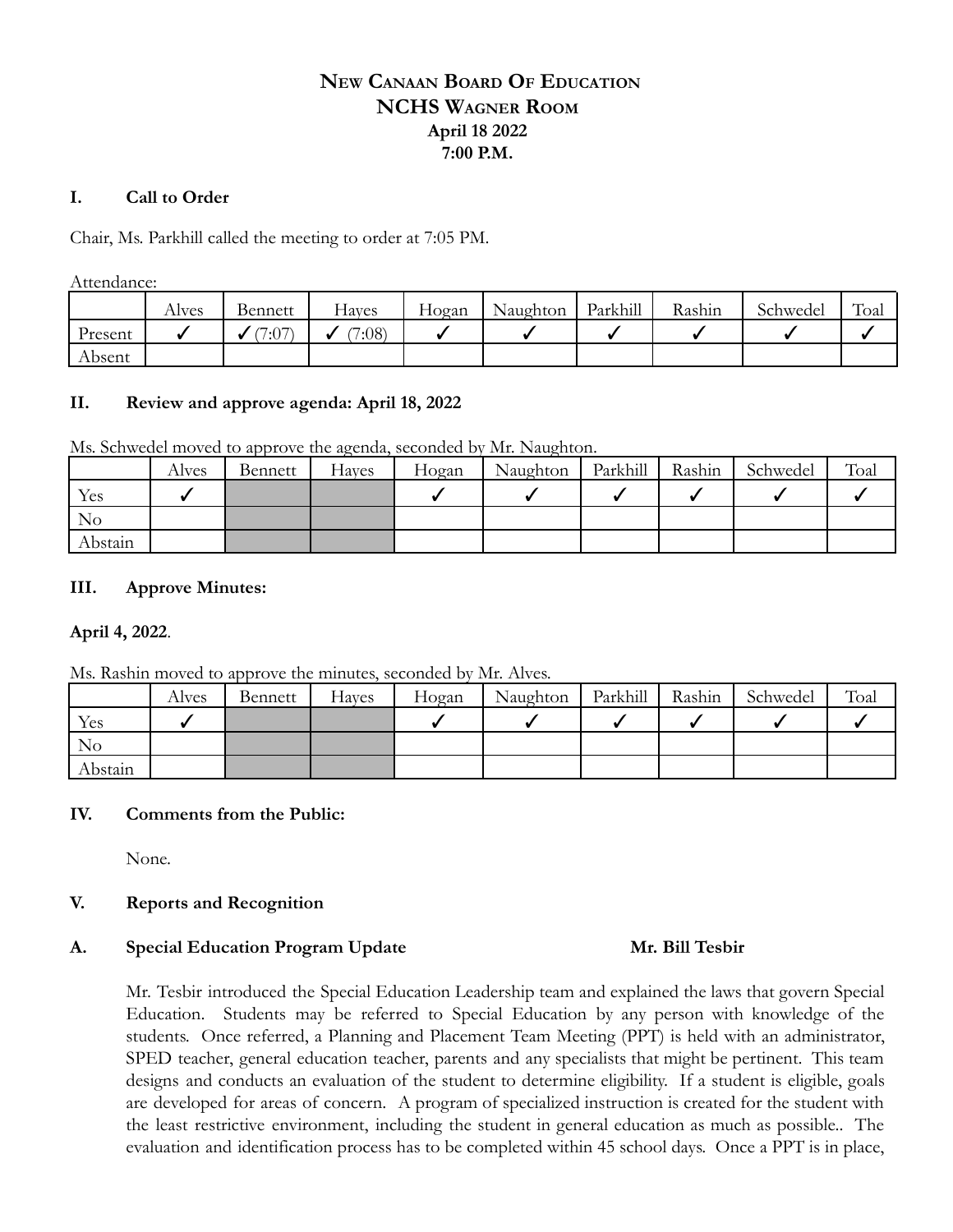the student's progress is monitored yearly and new goals are developed if required. Every three years the student is evaluated to see if they continue to need SPED services and if not, are exited back into the general education curriculum.

Across the district there are also specialized programs for more complex students. A Preschool program is mandated by law for students identified through Birth-3 or parent referral. Classes have a ratio of 50% SPED students and 50% typical peers. Currently there are two three year old classes and two four year old classes. At the elementary schools, there are programs for complex learners which include establishing basic routines, early literacy and numeracy skills, speech and language services and behavior regulation. At Saxe, the Access Program creates an individualized educational experience for students. Students typically divide their time between general and special education and receive related services as needed. They also begin to have community experiences weekly. At the high school, students take the Life Skills program. Here they learn functional academics such as how to work with money, time and written communication, pre-vocational skills, and community experiences become a daily part of their routine. After high school, students can enter the Launch Program where services will be provided until the student's 22nd birthday. It is a community-based transition program and also provides internships in a variety of settings for students. The Downtown Campus was established in 2018-19 for students that need a smaller, more individualized setting. It currently has 15 students with approximately half taking part in the Special Education program. It uses project based learning since students who attend are in different grades/courses.

Mr. Tesbir discussed current trends in Special Education. There has been an increase in visually impaired students, an increase in the prevalence rate across the state and DRG, and students with significant mental health concerns. As of early April, there were 527 students that had IEP's with a prevalence rate of 12.4%, which he feels may increase over this year and into next year. Currently, the prevalence rate is one of the lowest in our DRG. On July 1, 2022 there will be a new CT Special Education Data System implemented. Training for teachers will be ongoing January through March and there will be a parent coffee/presentation on May 18th with information on the parent portal.

The Special Education administrators and staff are proud of the outcome for their students. SAT scores are above the state average and the graduation rate of students with disabilities is 88%. In addition, 80% of students go on to a two or four year college. At the Downtown Campus, 100% of students have a plan after graduation with 71% of students going on to a two or four year college. Students who complete the Launch Program also have great success and are competitively employed at establishments including the New Canaan YMCA, The New Canaan Diner, the Prospector Theater and Locali.

## **B. Budget Update Dr. Luizzi & Cabinet**

The budget season was concluded at the last Town Council meeting before the break. It adopted and moved forward the budget that was approved by the Board of Finance. The Capital Budget was also approved and will be bonded by the town. The end of the year experience with insurance will be forwarded to the Board of Finance so that final budget numbers can be addressed. The Board said that the town were "great partners'' during the budget process and was grateful for the constructive dialogue on all sides. The Cabinet will keep the Board informed if there are any changes.

## **VI. Comments from the public:**

None.

## **VII. Announcements and Future Meetings**: Next Regular Meeting Monday, May 2, 2022

**VIII. Adjournment**